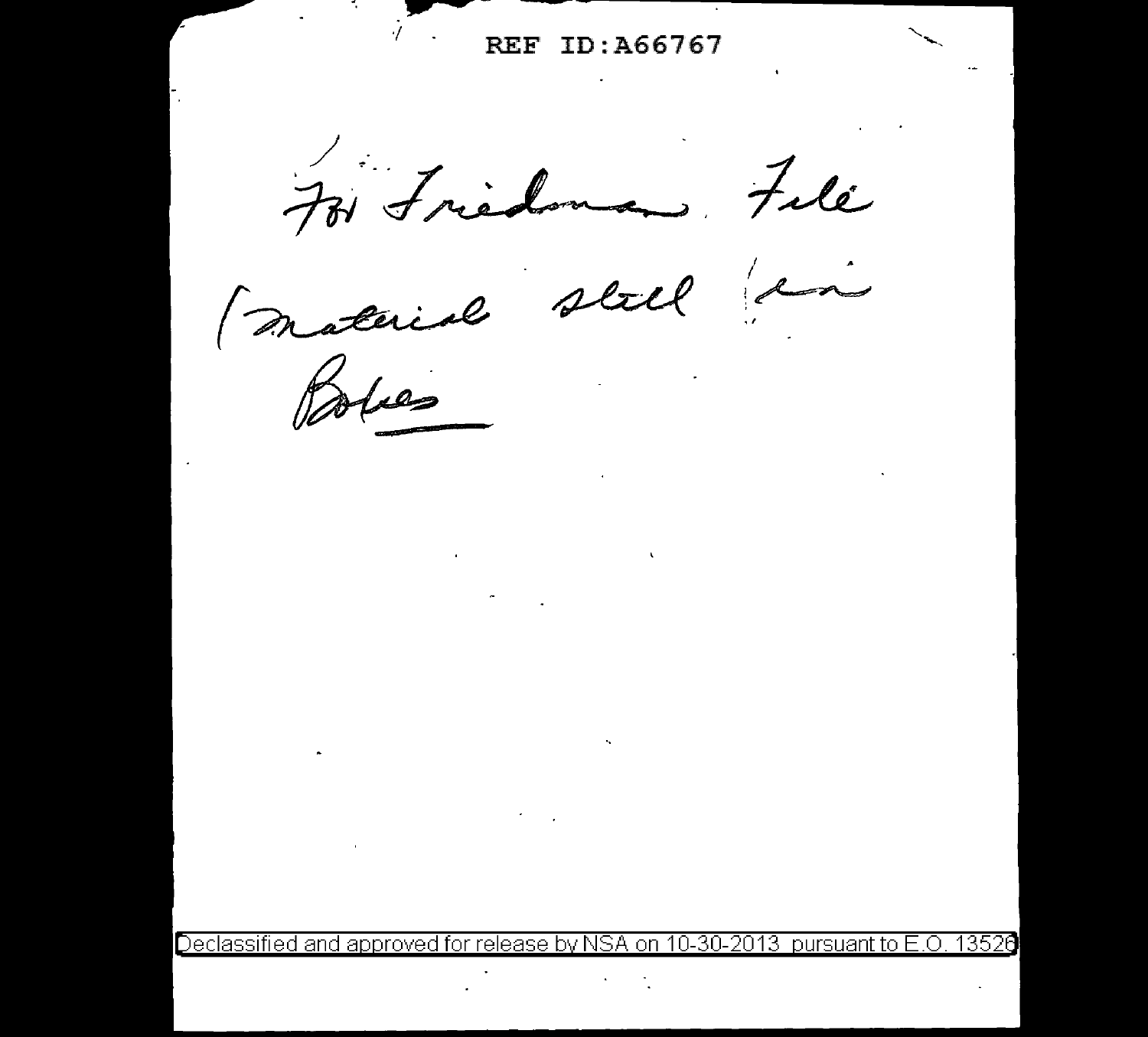

REE

FRIEDMAN

Abstracts from:

"German Naval Communications Intelligence" Volume IF-210 - Copy  $#3$ Chapter IV, pp 135-161

## WARTIME ACHIEVEMENT ON MAJOR BRITISH SYSTEMS

One of the most striking and significant facts about the German naval communications Intelligence organization was its emphasis on low-level codes. An enormous amount of time and energy was devoted to them throughout the war, and usually paid for itself in terms of current reading, -if not in terms of intelligence value. High-grade machine systems, at the other extreme, were largely neglected, or tackled with faint hope and correspondingly sparse revards. The most uncertain but also the most dramatic results were obtained in the middle ground - that of major British non-machine systems.

If the average of success on the minor codes is represented graphically by a more or less level line, success on these major systems will appear in the form of a wavering curve - climbing to a peak in 1940, sinking in '41, reaching a high peak again<br>in '42, dwindling through early '43, and dropping out of sight in June of that year. The temporary sags and final downward plunge are directly traceable to improvements in cipher security introduced by the British.

As we have already indicated, available sources permit a thorough study only of the British decryption unit, under Tranow. A glance at Chart C at the end of Chapter II will show that the maximum of war-time effort was concentrated here. The most important systems handled by the section were Naval Code #2 (German cover-name <u>Munchen</u>), Naval Cipher #4 (Koeln), and the combined Anglo-U.S. convoy cipher (Combined Cipher #3; Frankfurt).

Success on these systems seems to be connected in a startlingly direct way with German operational successes. For this reason it seems worthwhile to attempt a brief narrative history of war-time achievement on them. Important cryptanalytical developments will be discussed as they occur, but the primary aim is to give a rapid general view of the triumphs and failures involved. (For a list of British systems handled during the war, see Appendix B at the end of this Chapter.)

## The Outbreak of War

At midnight on 26 August 1939, five days before German troops invaded Poland, the British introduced far-reaching

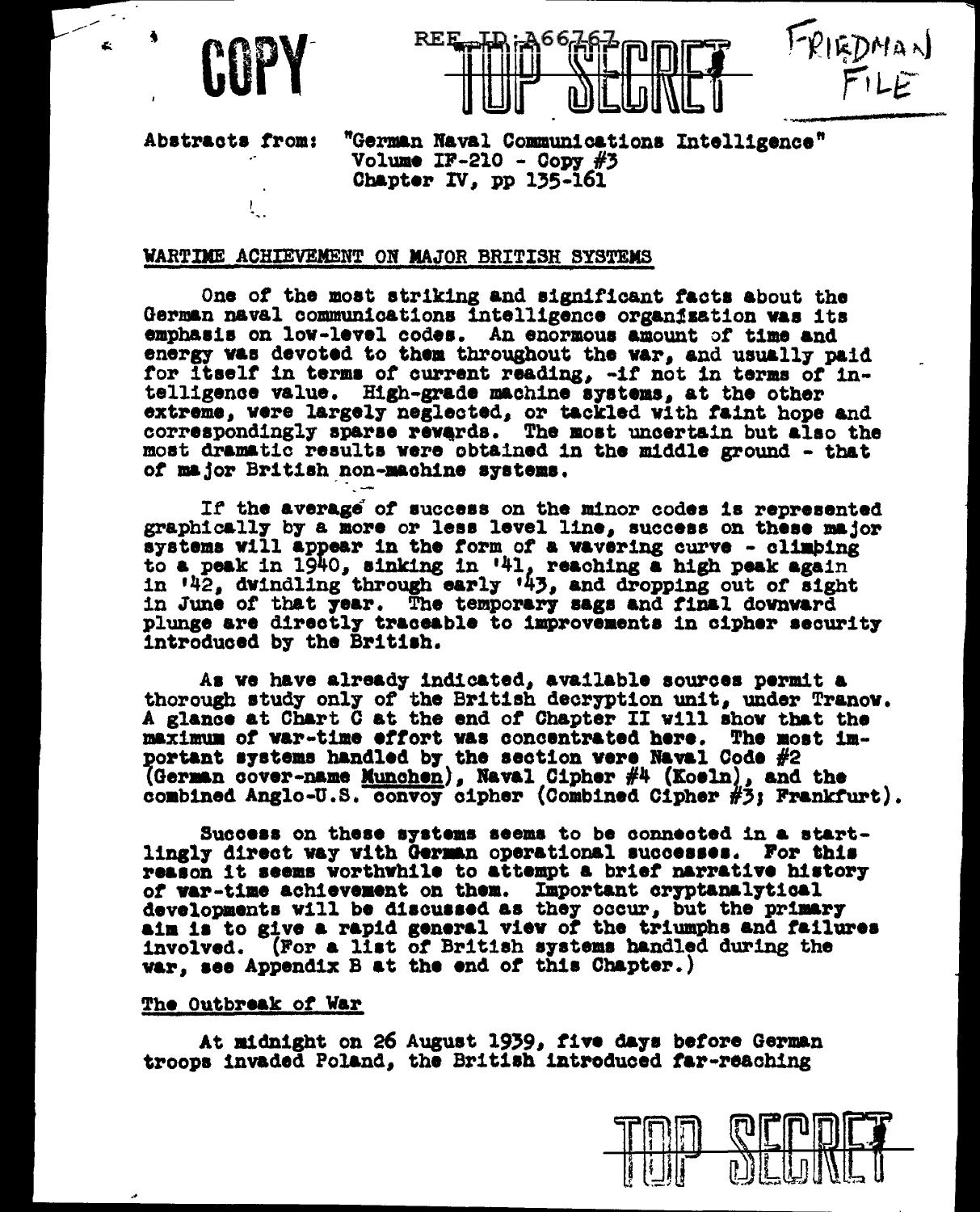**SECRET ULTRA** 

(43)

ID: A6676

changes in their naval codes. Eight of these were being<br>handled by Tranow's section at the time.  $(44)$  The volume of traffic in the two most important-Code 2 and Cipher  $4 - \text{was}$ small before the war. An average of 15 messages per day was received in the former, and only 15 to 20 percent of the material could be read.  $\binom{45}{5}$  No comparable figures are available for Cipher 4, but the percentage was probably lower.

As soon as war broke out, the volume of traffic in all systems increased enormously. The section was temporarily snowed under, not only by sheer quantity of material but also because the new recipherment introduced on 26 August had to be solved.<br>All work on Cipher 4 was temporarily abandoned. (43) Code 2, however, was being read 35 percent by October 1939. It contained a certain amount of information on the war-time organization of the British Navy and the disposition of the Fleet. The effects of the torpedoing of the "Royal Oak" in Scapa Flow and of German battleship activity in the Channel area could be followed in the Traffic. Some data was also obtained on British convoy service.

But Code 2 dealt primarily with patrol vessels. The cipher was the chief source of information on heavy forces. Work on this system was taken up again as soon as more personnel were available, and the traffic was read with some success in November. (45) There had been a 100 percent increase in volume. The daily Admiralty submarine surveys were followed, as well as details of British fleet disposition and cooperation with French naval forces.

It was clear by January of 1940 that the Cipher had far outstripped the Code in importance. In March reading this traffic permitted the Germans to score a major coup, in what was probably decryption's greatest single strategic contribution to the war: "Operation Stratford".

## Norway: "Operation Stratford"

In mid-March, 1940, Cipher 4 traffic revealed plans for an Anglo-French expedition against Norway, under the cover-name<br>"Stratford". (46) (For translation of pertinent passages, see<br>Appendix D at the end of the Chapter.) The Germans seized the initiative and invaded Norway on 9 April; the juggernaut was in motion.

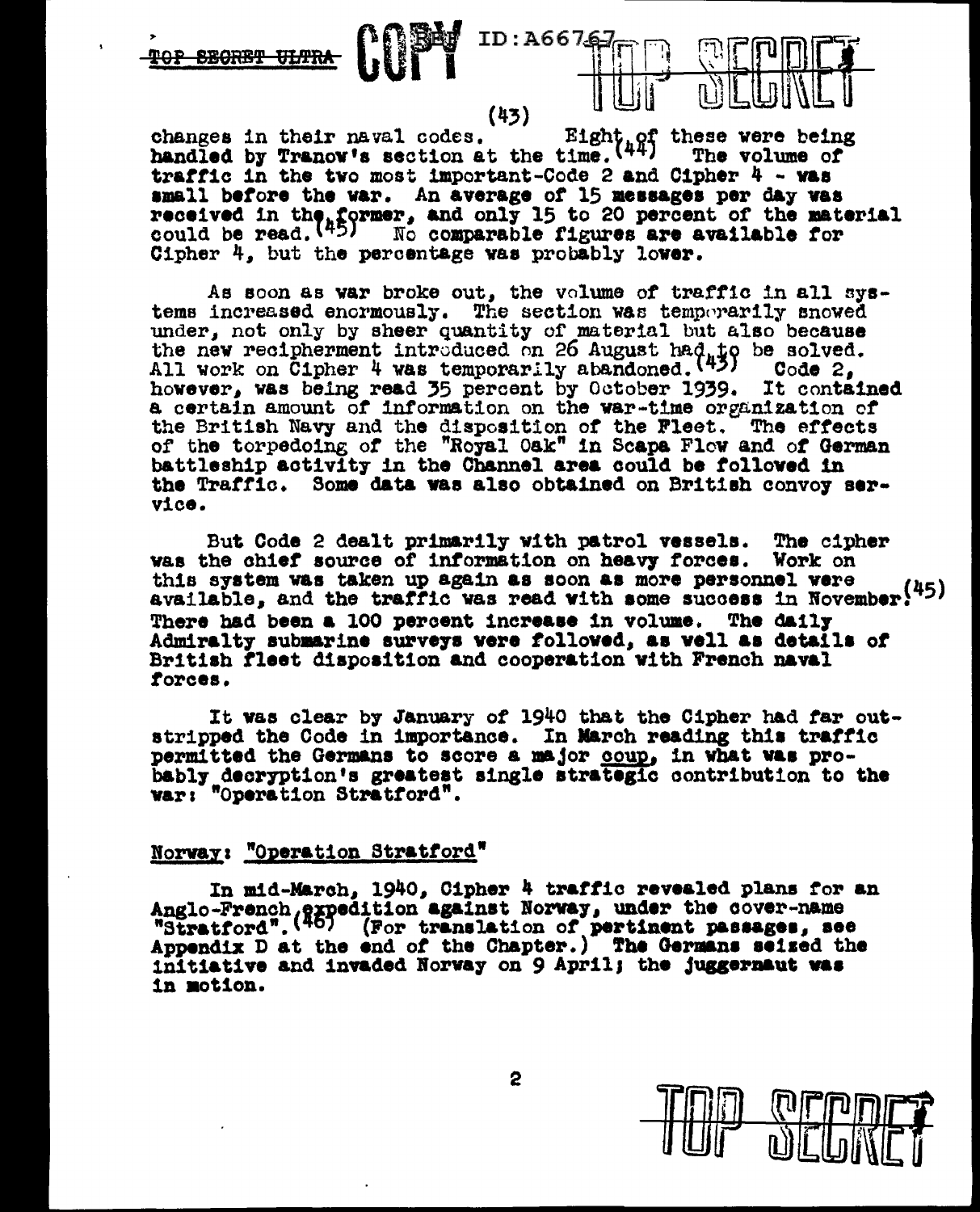

The Cipher was read currently during the campaign. Exact data on British counter-measures, such as landing fields and the arrival of transports at Harstad, were known of in advance. permitting the Germans to take appropriate action.

When Norway surrendered early in June, the decryption unit received a windfall of captured documents.  $(47)$  The Norwegians had been equipped with Code 2 code books, as well as several other types. Which now became available for study in Berlin. Apparently no Cipher 4 data were captured, but the new store of material was fully exploited as an aid to reading this cipher.

The Norwegian spisode was a banner period for Tranow's section. He was forced to rest on these laurels for some time. By August new decryption problems had arisen which accumulated steadily during the following year.

## The British Improve Their Cipher Methods

A general cipher change took place in Cipher 4 and Code 2 on 20 August 1940.  $(48)$  The latter, formerly a 5-place number code, now became 4-place, similar to the Cipher. Both systems were equipped with 5-place indicators. One hundred thousand of these were divided between them, in a manner unknown to the Germans, so that externally the two systems were indistinguishable. At the same time separate Cipher 4 keys were introduced for the following areas: 1) North Sea and North Atlantic; 2) Mediterranean, East Indies, and South Atlantic; 3) East Asia, Australia, and New Zealand. There were also separate keys with-<br>in these areas for different traffic circuits. (49)

In October the Code was subdivided into 2 systems, one to be used chiefly for patrol vessels, minesweepers and local convoys, the other for personnel traffic and independents in the South Atlantic and Indian Ocean. An innovation was introduced in the latter; special reciphering on the one hand for the ad-dress - on the other hand for the text.  $(50)$ 

Thus in the latter half of 1940 the task of Tranow's section became increasingly complex and bewildering. The Code was neglected in favor of the Cipher, where success was meagre.

Then, on 20 January 1941, a serious orisis arose. British introduced enciphered indicator groups for Cipher 4 and Code 2 and all German decipherment of these systems stopped<br>instantly. (51) Headquarters was deeply shaken. Teubner. t Headquarters was deeply shaken. Teubner, then head of communications intelligence, ordered that a directive

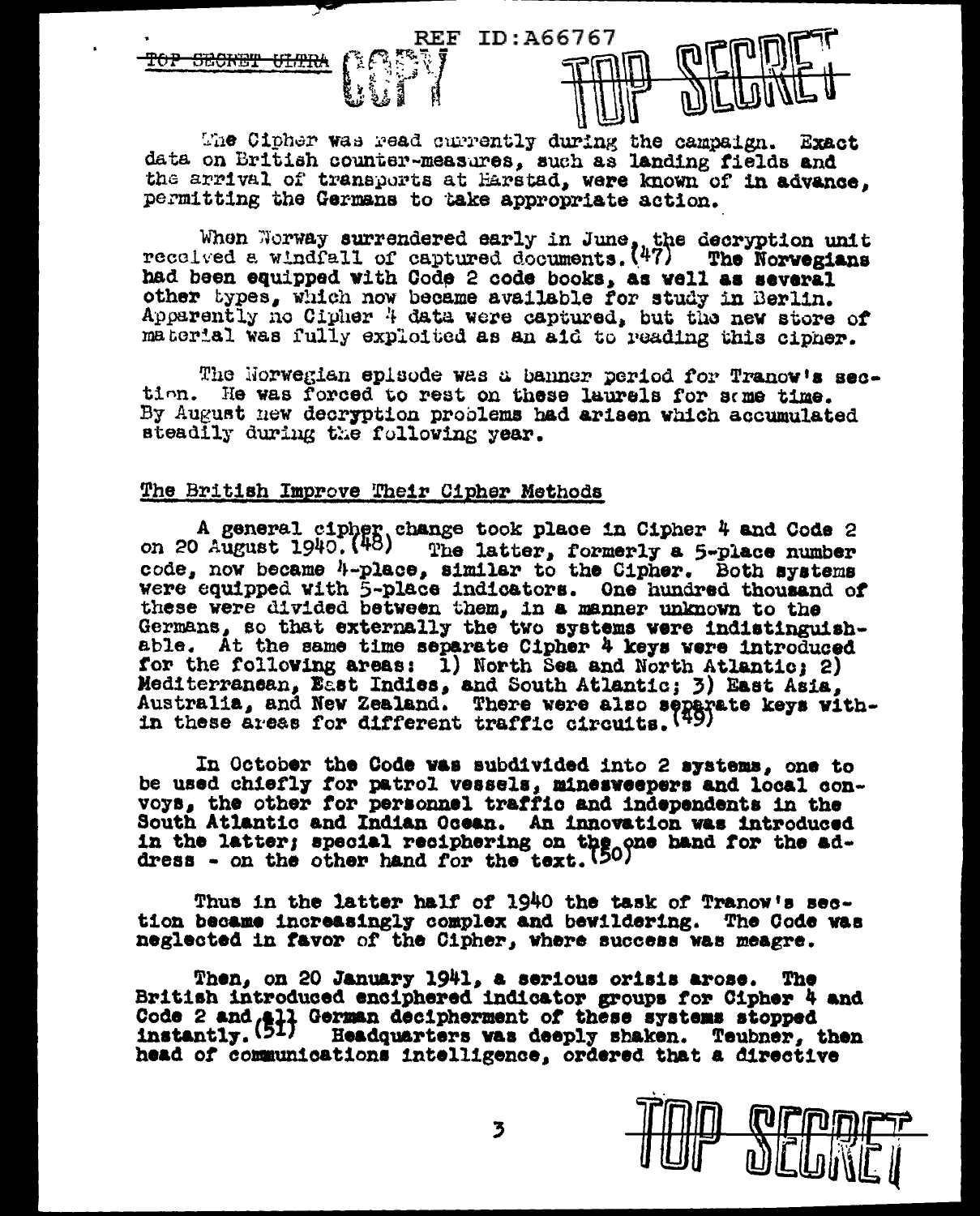

be sent to all groups and flotillas warning them that no information on the positions and movements of British surface forces could be expected for some time, owing to a "basic" cipher change -- as yet unfathomed.

Intensive research was begun on the new problem. **The** nature of the change was soon determined, but the amount of actual reading done remained negligible throughout the summer. As was usual in such periods, the less important and less secure systems were heavily exploited.

On 1 September 1941 the general indicator group book for the Cipher and the Code changed; it became extremely difficult<br>to discriminate between the systems. (52) Four-place nonenciphered indicator groups had been introduced. This would have made reading easier -- once the traffic was differentiated. if the Germans had had time to take advantage of it. But in two months the indicator book changed again, and the whole pro-<br>cedure of discrimination had to be repeated. (22) Occasional currency in reading the systems was achieved in the interim. however, and again in December 1941. Scattered information was gleaned on convoy and mership routines, the maneuvers of heavy units were followed sporadically, and Admiralty's daily surveys of German submarine positions were read.

On the 1st of January, 1942, these sources were cut off temporarily. The British issued new code books for both systems,<br>and introduced numerous one-time cyphers for special areas. (54) Reconstructing the code books was only a matter of time, but the one-time, giphers vere, as Tranow puts it, "invulnerable". starting<sup>(55)</sup> point and recipherment for individual messages were used only once -- never repeated. Increased use of this "absolutely secure" method hampered decryption throughout the year. (56)

The Cipher, especially, was affected. In addition to the one-time pads, increasingly frequent recipherment changes were introduced. Half-hearted attempts to apply IBM techniques were made and failed; reading was no longer possible.  $(5)$ Morale problems became acute during the summer and fall, (58) and by December most of the Cipher<sup>4</sup> personnel had been trans-<br>ferred to other work. (59) A chapter which began with "Operation Stratford" had closed.

In another respect, however, 1942 was a year of signal triumph for German communications intelligence. The combined

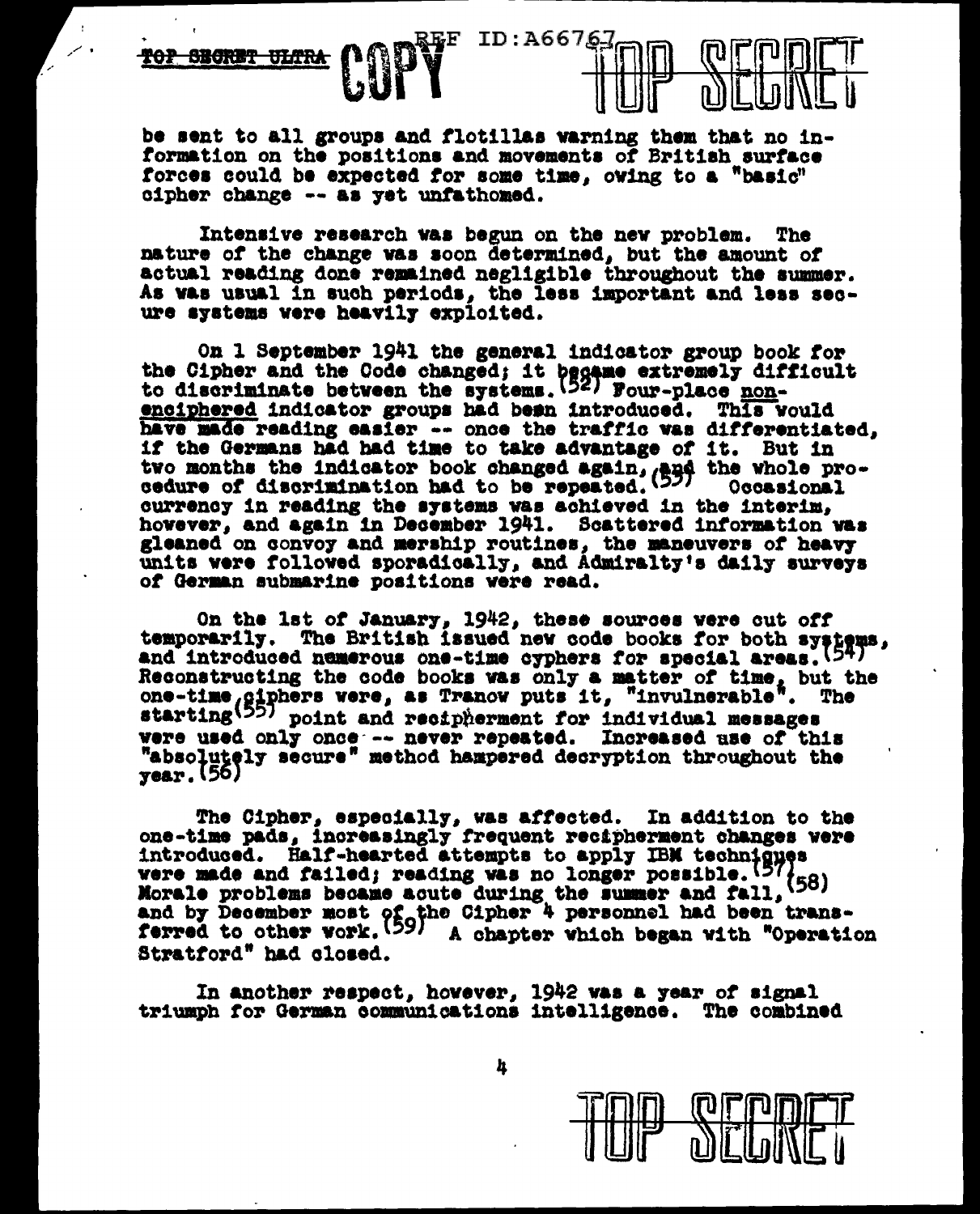REF ID: 466767

**ዋፀዋ** <del>SECRET ULTRA</del>



Anglo-U.S. convoy cipher was broken. read with a high average of success. and its intelligence acted upon by the German submarine fleet.

## Combined Cipher No. 3: A Triumph for German CI

The Combined Cipher for Atlantic convoys was introduced in October 1941. before the United States entered the war. On 24 January 1942 a special subsection took over work on this traf-<br>fic. (60) It was weed about 100 neweaut during Webmussen and It was read about 100 percent during February and March, 80 percent from June to mid-December and again with some success from February to June 1943, when it was replaced. (61) During this entire period Allied shipping losses in the Atlantic by U-boat action averaged 360,000 tons monthly; after June 1945 the average dropped to 60,000. Undoubtedly other factors were involved. but the inference seems clear; decryption had made a vital contribution to the war. (See the Chart at the end of this Chapter.)

The first gap in the long history of success on the Combined Cipher came in April and May 1942. On 1 April indicator groups for all 4-place number systems changed, and the two 5-place groups which formerly had distinguished Combined Cipher messages disappeared. (62) An enormous amount of work was required to handle this mass of externally similar material. A general recipherment change on 1 May and indicator group change on 1 June<br>added further complications. (62)

But the decryption unit had better luck than it had expected.<br>The summer and fall was a peak period. Extensive use was made of IBM cards, expecially after the introduction in August of separate reciphering for the address and text.  $(64)$  This had already taken place in Code 2 and Cipher 4. No serious difficulties were involved here, as long as the keys remained in force for a month. Later in the year they began to change semimonthly and readingslowed down.

The second major breakdown in German success with the Combined Cipher came in December 1942. On the 15th of that month the British reintroduced enciphered indicator groups for the three main systems. (65) Code 2 and Cipher 4 were being read almost currently prior to the change. Now a severe drop occurred. The U-boat war was affected. Cominch demanded swifter and better results from decryption. (00) An upheaval took place in the British section. New working methods were formulated and

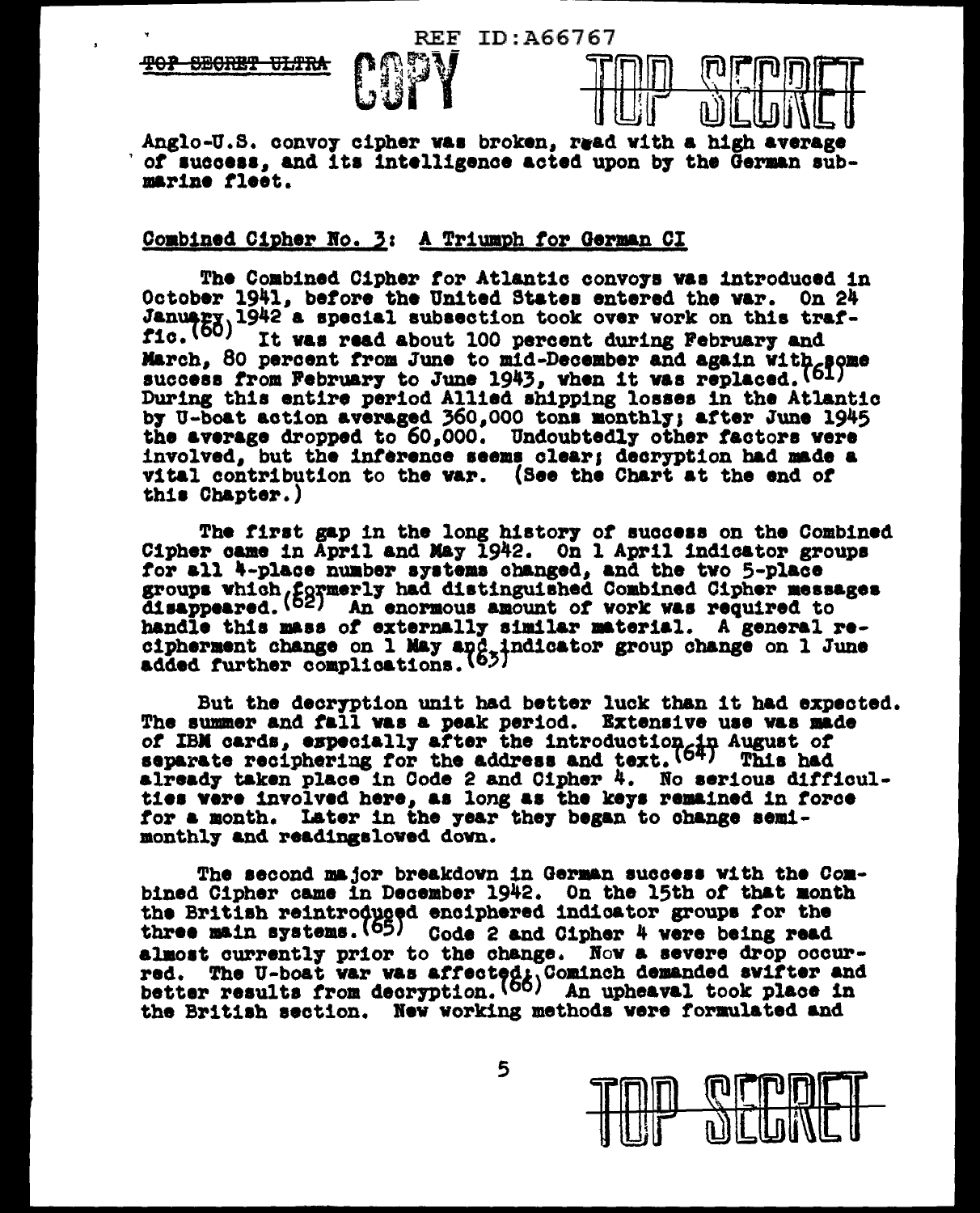**SEGRET ULTRA** 

introduced. (67) The Combined Cipher staff was doubled by the addition of former Cipher 4 personnel. Nevertheless it was clear, Tranov remarks, "that under existing circumstances the former peak of decryption success would never recur."(68) It was estimated, that henceforth current reading would be impossible until at least six months after a code book change.

REF

 $ID: A6676$ 

As ve have indicated, some reading was achieved on the Combined Cipher in the spring of 1943. This was due in part to the fact that the code book remained in force longer than usual. On 1 March the Code 2 book changed, but the Combined (69) Cipher continued as before. Tranow found this "astounding". (69) He hazarded two reasons for what seemed to him gross negligence on the part of the British: 1) the Combined Cipher, though certainly more important than either Code 2 or Cipher 4, was used less extensively, and 2) out of about 2500 4-part number mes-<br>sages per day, it would be extremely difficult to separate the 150 - 180 messages sent in the Combined Cipher. Actually this feat was accomplished by IBM techniques, and the U-boat could again be supplied with data on convoy movements in the Halifax<br>and Gibraltar areas. (70) The Combined Cipher was withdrawn on 10 June 1943, and replaced by Naval Cipher #5. This new com-<br>bined system was never read by the Germans. (71) Their period of triumph ended abruptly.

#### The Decline

From June 1943 until Germany's surrender in May 1945, the story of the British decryption unit is one of frustration and failure. The wheels continued to revolve, chiefly on their own momentum, but the production line was almost bare.

The two final and conclusive improvements in the main British systems occurred in December 1943 and January 1944. One was the introduction of a stencil subtractor making possible a daily change of key (on  $1/12/43$  for Code 2 and  $1/17/44$  for Cipher 5).<br>The other was the adoption in January 44 of a regular six month code book change. Formerly the recipherment keys had changed every 7, 10 or 15 days, and the code books every 14 to 18 months.

The whole status of decryption was altered as a result of "Reading these developments. Tranow summed it up as follows: the systems for operational value will no longer be possible,<br>except in cases where the current code book is captured."(71) In that event, solution of the daily key would be possible

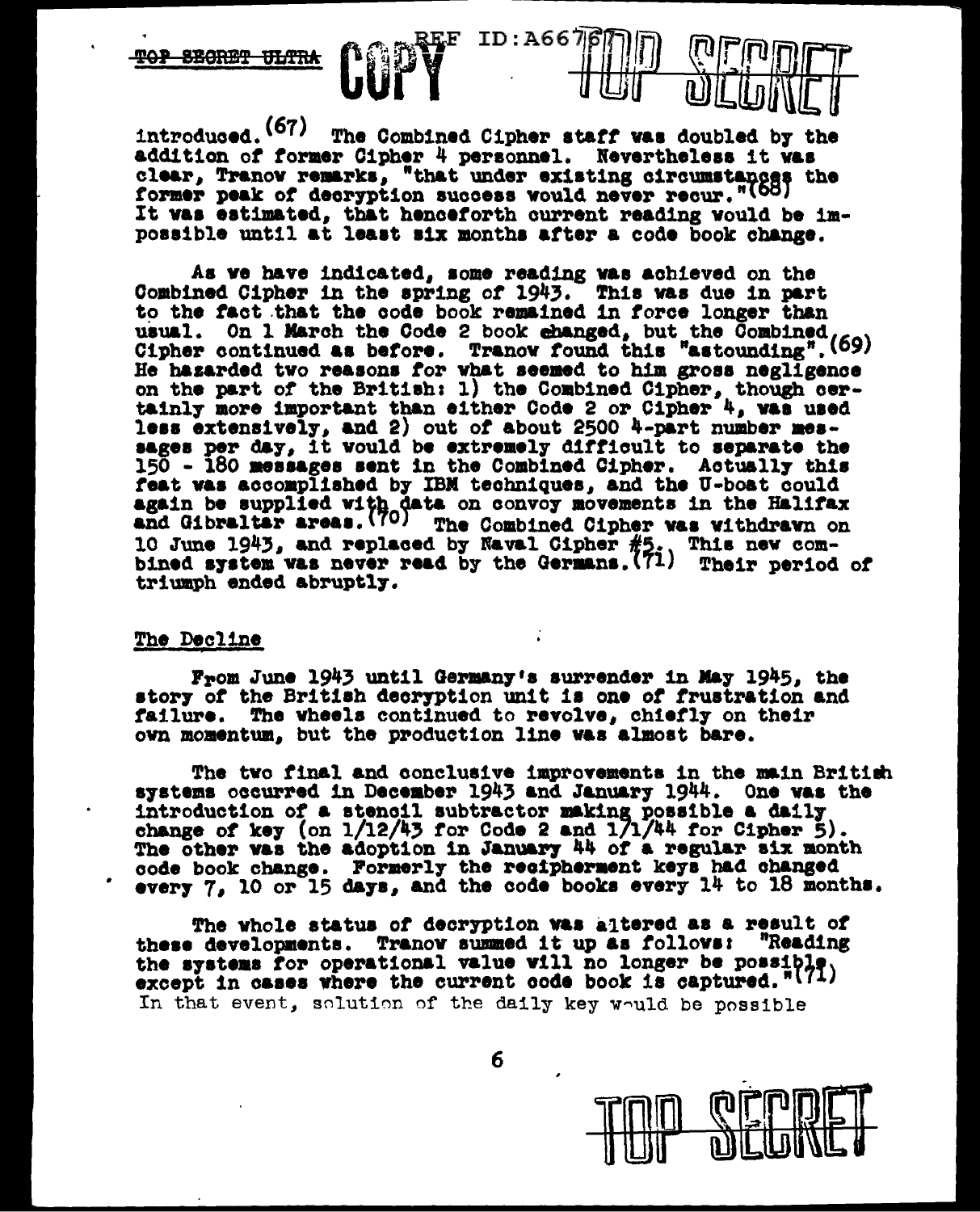

Tranov managed to retain a staff to meet the possible contingency, though some voices were raised in protest. Germany's military situation was desperate. The possibility of capturing enemy documents became more and more remote, and it seemed unlikely that decryption would ever again make any vital contribution to the war. This pessimism was fully justified by the event.

At the end of 1943 or early in 1944 (the exact date is uncertain), and exhortation to all naval RI personnel appeared, which seems implicitly to accept the failure of cryptanalysis. (72) It suggests an alternative: the development of traffic analysis. This branch of communications had been neglected to a certain degree in favor of cryptanalysis. A higher standard of performance was now required. Traffic analysis, it is stated here, could not equal decryption in military value, but since the latter's task had become so difficult, the former would be forced to assume greater burdens.

A general report on the status of naval cryptanalysis. written in March 1945, contains the following succinct statement:

"The main enemy systems - British, American and Russian have been so much improved within the last two years that their recipherments are either completely secure or can be solved only with an enormous number of personnel and a maximum amount of difficulty."(7)

Actually, currently readable traffic was by then limited almost exclusively to British coastal and tactical systems, and the Merchant Navy Code.

The statement quoted above expresses a fact. It also implies an attitude. There could be no question of recovering lost ground; the game was up. This tone had become increasingly apparent in the decryption reports of the two preceding years. It gave the occasional pep talks and assurances of final success a peculiarly hollow ring.



 $\overline{\mathbf{7}}$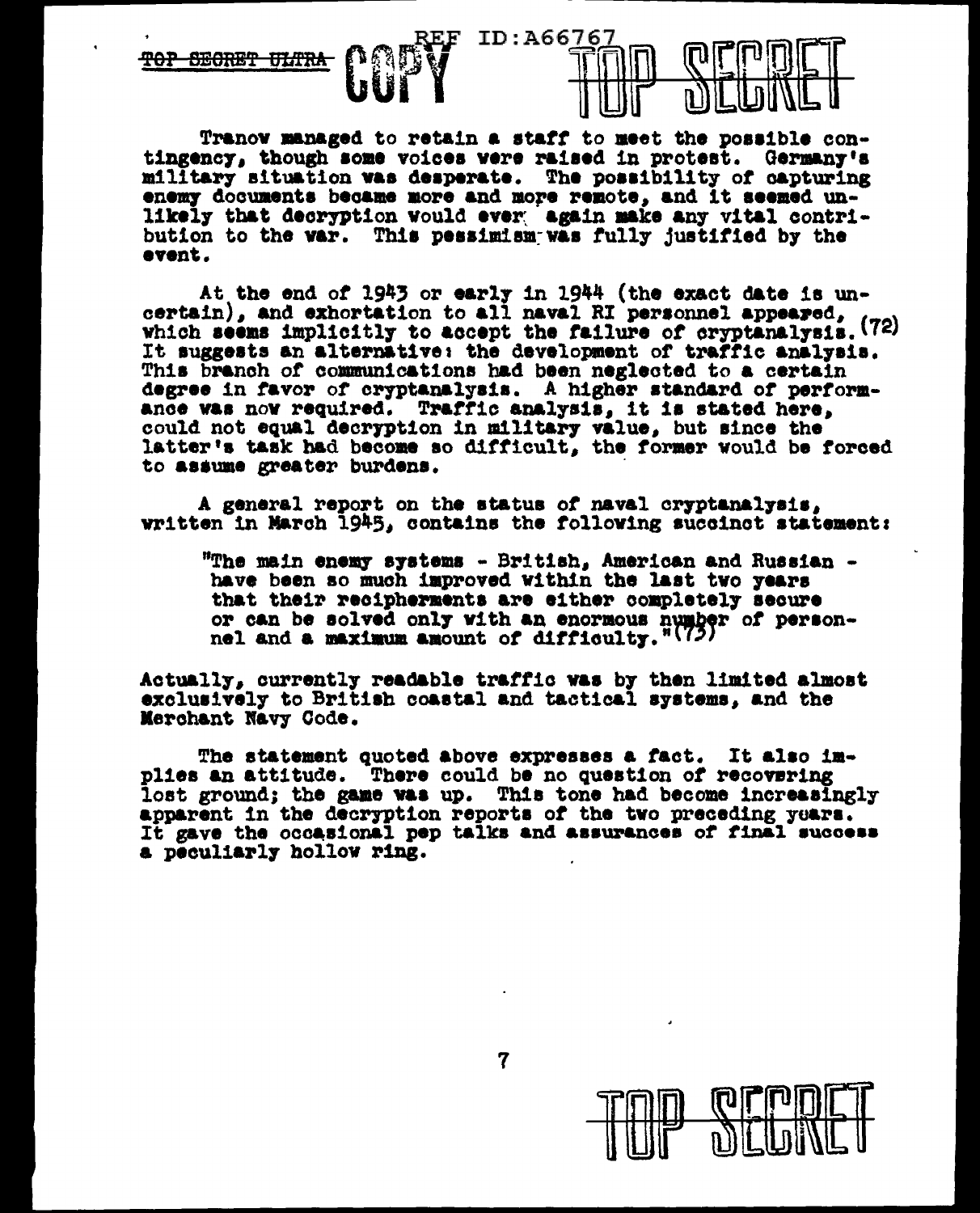## A NOTE ON AMERICAN SYSTEMS

 $ID: A66767777$ 

ă.

The main intention of the preceding pages was to exploit available sources for the story of German achievement on major Allied systems. As a result of this emphasis we have neglected those areas of activity which were scantily documented or which led to meagre success. German attacks on American systems fall into one or both of these categories. However, a word should be said on the subject.

All combined ciphers were handled by the British section: hence German study of the Combined Cipher Machine (CCM) may be followed in the decryption reports. In April 1944 the appearance of a new type of machine traffic was noted. It was desoribed  $\binom{63}{7}$  five-place letter traffic with a pronounceable indi-<br>cator.  $\binom{74}{7}$  During the investigation which proceeded throughout the summer, a table of these initial indicators was compiled<br>to facilitate recognizing the traffic. (75) In October seven messages with identical first and second indicator groups were discovered; it was deduced that the system involved nonreciprocal substitution alphabets and was based on plain text. (76) Research on the CCM ceased on 31 January 1945.

The Navy Hagelin and the strip-cipher DUPYH were handled in the American section. We have no decryption reports from this section; according to Schulze, who headed it from January or February 1944, all records were destroyed before the surrender. (78) our only source of information is the testimony of various P/W's which is in many instances conflicting and obscure. Apparently no more than two or three days of traffic in the Navy Hagelin system were read, though one I-report states that it was solved except for a method of determining the true settings, which was subsequently learned from the Army. (79)

The Japanese Navy at one time gave a set of DUPYH strips and settings to the Germans, enabling them to read the traffic until the keys went out of force. It is stated that no real intelligence was gained,  $\left(80\right)$  but the Germans were thus given an insight into strip methods. Nevertheless, no other strip systems were solved. (81)

Kapt. Otto von Baumbach, chief of the Naval Intelligence office, and in general a great admirer of the work of RI, stated that no information of any yalue was gleaned from the study of American naval systems. (82)

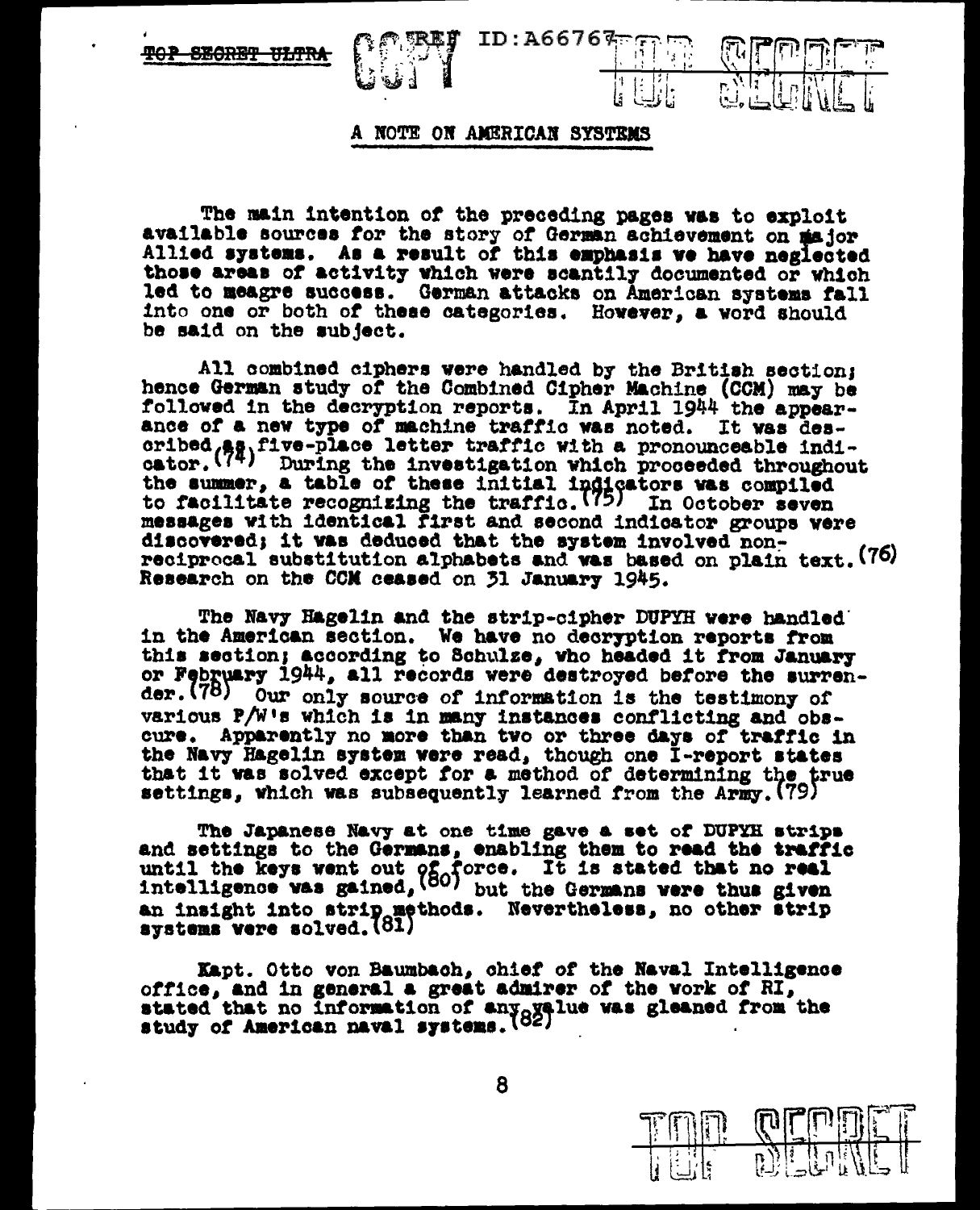**20P SEORET ULTR** 



## CONCLUSION

ID:A66767

We have discussed German pre-war and war-time decryption activity in so far as we know it chiefly in terms of outward achievements. In order to assess the reasons for those achievements, and for the failures which accompanied and finally outweighed them, we must look for a moment into the inner workings of the organization.

Thoroughness, efficiency, technical skill and ingenuity were all present in a very high degree. These factors encouraged the development of specialization, of carefully formulated and executed patterns of work. When applied exclusively to lowlevel systems, as in the pre-war years, they brought almost certain revards. But when these familiar methods were carried on into the war some of their inherent weaknesses gradually became apparent.

During the first few years of the war, as we have seen, German decryption scored heavily against its primary tanget-the main British systems. As these systems became more and more secure, success in reading them diminished. By 1944, the cumulative weight of difficulties had finally crushed all German efforts to overcome them.

The first point to be noted in this connection is the excellence of British cipher security; certainly the Germans faced a formidable obstacle. But there is a further consideration. Because of a long tradition of success with hand methods, the German naval cryptanalysts tended to regard them as the ultimate decryption process. Engipherments which were beyond the range of hand methods -- such as the one-time pad and machine systems -- they were apt to consider unbreakable. (Their faith in the security of the Enigma is a case in point.)

As a result of this conservatism, the naval decryption section was slow to grasp the vital importance of machine techniques. The development of the Hollerith section (discussed above under 'Administration' illustrates the lag between "discussion" and actual execution of a new idea. The conviction and drive necessary to cut through tradition were lacking; innovations were introduced only after crucial time had been lost, and often depended entirely on fortuitious circumstance.

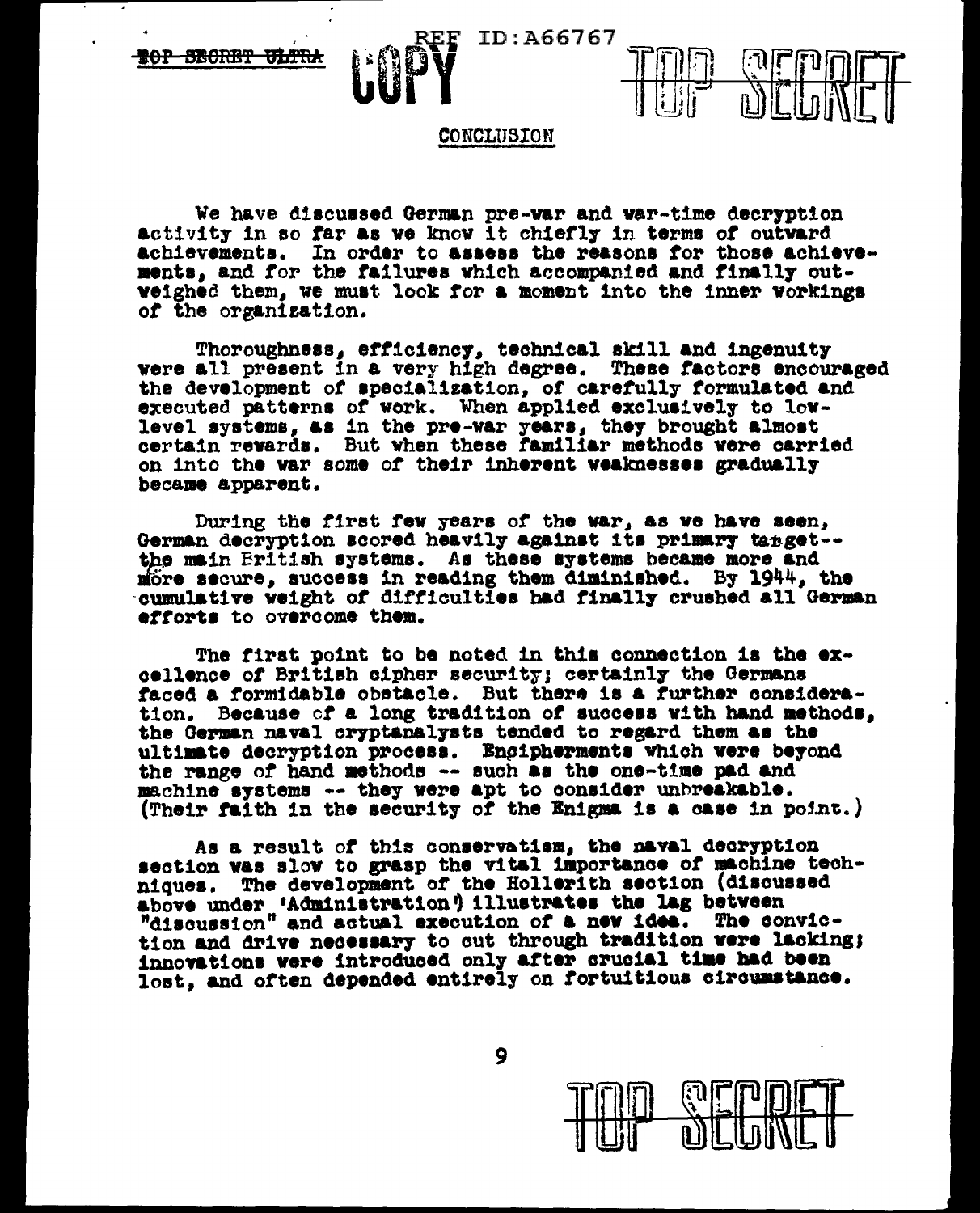**F ID:A66767** 



Coupled with this caution in taking up new methods was an insistence on current production. This could usually be achieved with the low-grade systems by routine procedures, but the development of a radically new technique for the more secure systems might have meant a long period of suspension before any results were arrived at -- or ultimate failure. It would be a gamble -- an enterprise which the naval cryptanlysts vere apparently loath to undertake.

With all its professional efficiency, the German naval decryption organization seems indeed to have suffered from a basic dry rot of conservatism and inflexibility.

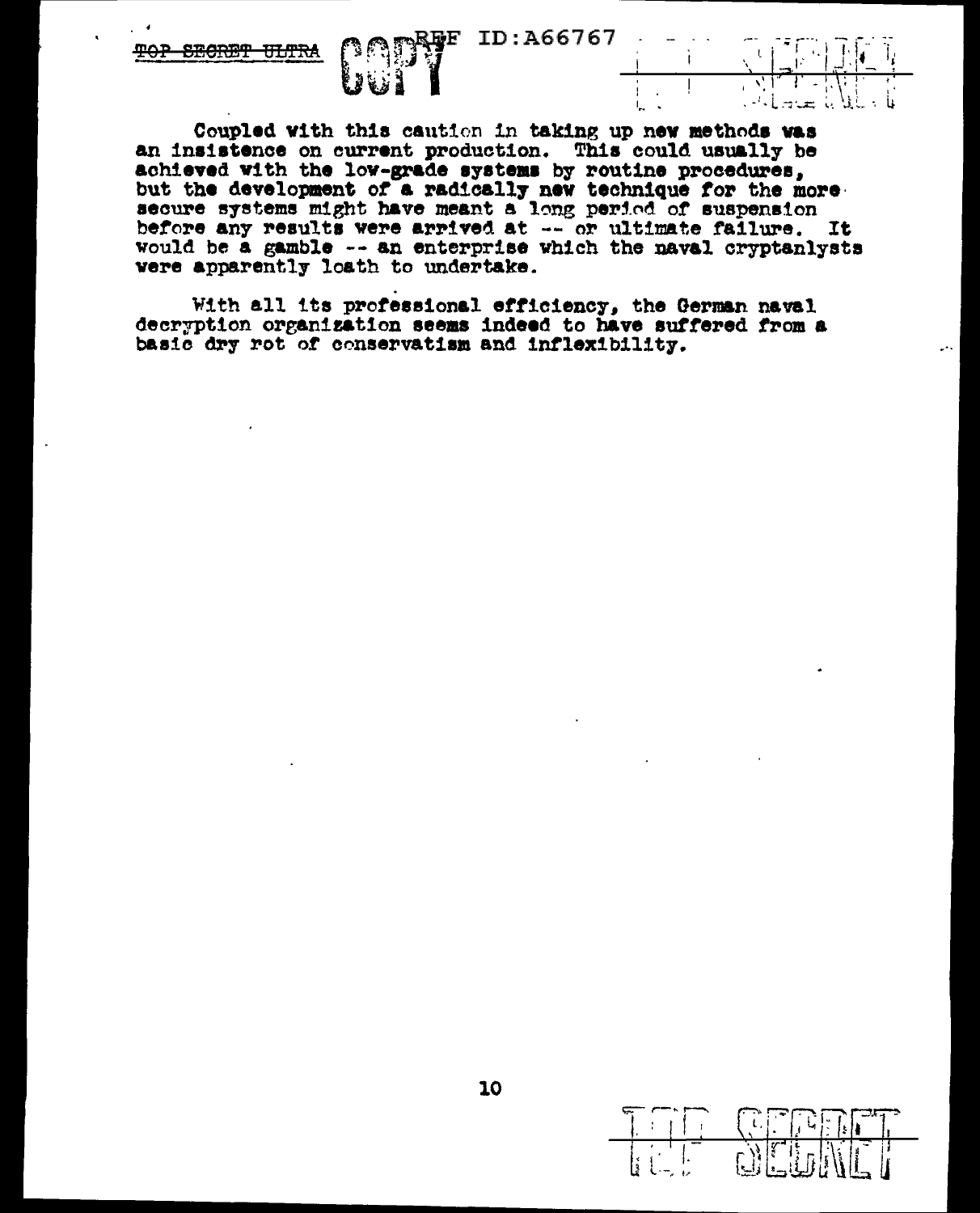**BRORBT** <del>ultro</del>

 $\mathcal{L}$ 



ID:A66767

**TEBR** 

## READING ENEMY TRAFFIC

### **APPENDIX A**

#### Notes on Personnel Requirements

In March or April 1941 a total of 64 men were assigned to the Naval Cipher, on a 4-watch basis. Four more were needed per watch. A total of 40 men were assigned to one of the subdivisions of the Naval Code, and 8 more were needed. The other subdivision of the Code had 7 men, working only by day. Six more men were needed to build up a 2-watch schedule. The total complement  $(32)$  desired for the main British systems alone was thus 165 men.

In March 1945 naval decryptions total personnel requirements were stated as follows: for current readable traffic of all countries - 155, for research on main British systems - 85, thus a total of  $240. (84)$ 

From January 1944 to January 1945, the staff of the Naval Code subsection dropped from 198 to 94.  $(85)$ 

Tranov states that he was employing about 150 men at the end of 1940. By December 1942 his staff had increased to about 275. He wanted to double the number, but did not succeed in doing so. In February 1945, he remarks bitterly, the total number of personnel in the entire cryptanalysis section was 275. (86)



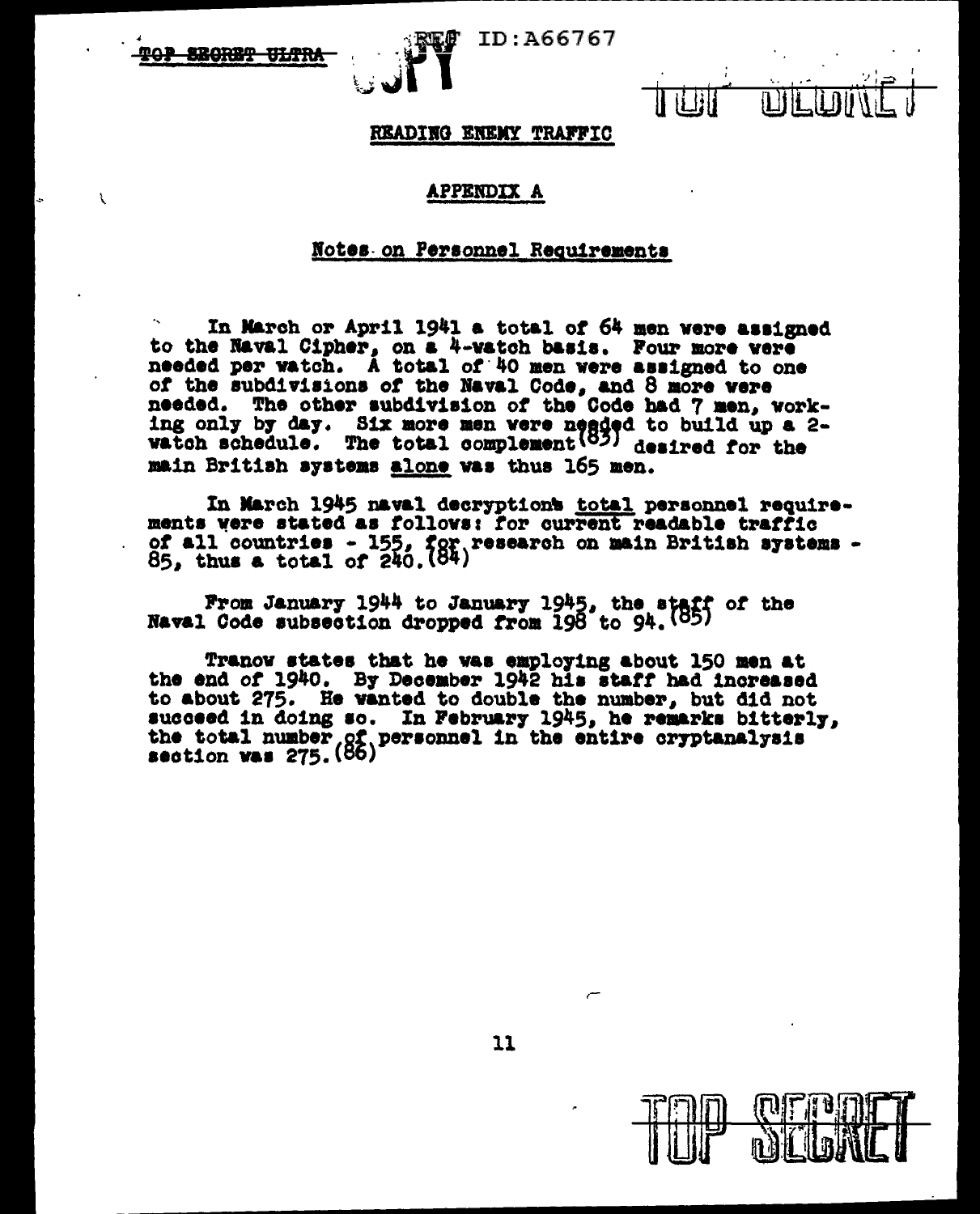TOP SECRET ULTRA

# READING ENEMY TRAFFIC

**F** ID:A66767

 $\mathcal{L}(\mathbf{z})$ 

والدستاني سابا

# **APPENDIX B**

# LIST OF BRITISH AND COMBINED SYSTEMS

# HANDLED DURING THE WAR

The following information was taken from T-517 through T-520, passim, and from I-12 and I-93.

| <b>System</b>                   | German Covername             | Remarks                                                                                                                                                                      |
|---------------------------------|------------------------------|------------------------------------------------------------------------------------------------------------------------------------------------------------------------------|
| Naval Cipher<br>$No.$ 4         | Koeln                        | First read mid-October 1939.<br>Peak reached in 1940. In-<br>creasing difficulties after<br>January 1942. No longer<br>read after mid-1945.                                  |
| <b>Naval Code</b><br>No. 2      | (braun and blau)<br>Muenchen | Read with considerable suc-<br>cess, from start of war to<br>December 1943, but with<br>frequent gaps. Not read<br>after January 1944.                                       |
| <b>Combined Cipher</b><br>No. 3 | Frankfurt                    | Introduced October 1941.<br>Read about 80% from February<br>1942 until 15 December 1942.<br>Difficulties, then success<br>in April and May. System<br>replaced in June 1943. |
| Interdepartmental<br>Cipher     | <b>Bremen</b>                | Work begun mid-1940. Read<br>sometimes up to 100%. In<br>force until and of 1942.                                                                                            |
| Interservice<br>Code            | Dansig                       | Apparently replaced inter-<br>departmental Cipher in July<br>1942. Not being read by<br>November 1942.                                                                       |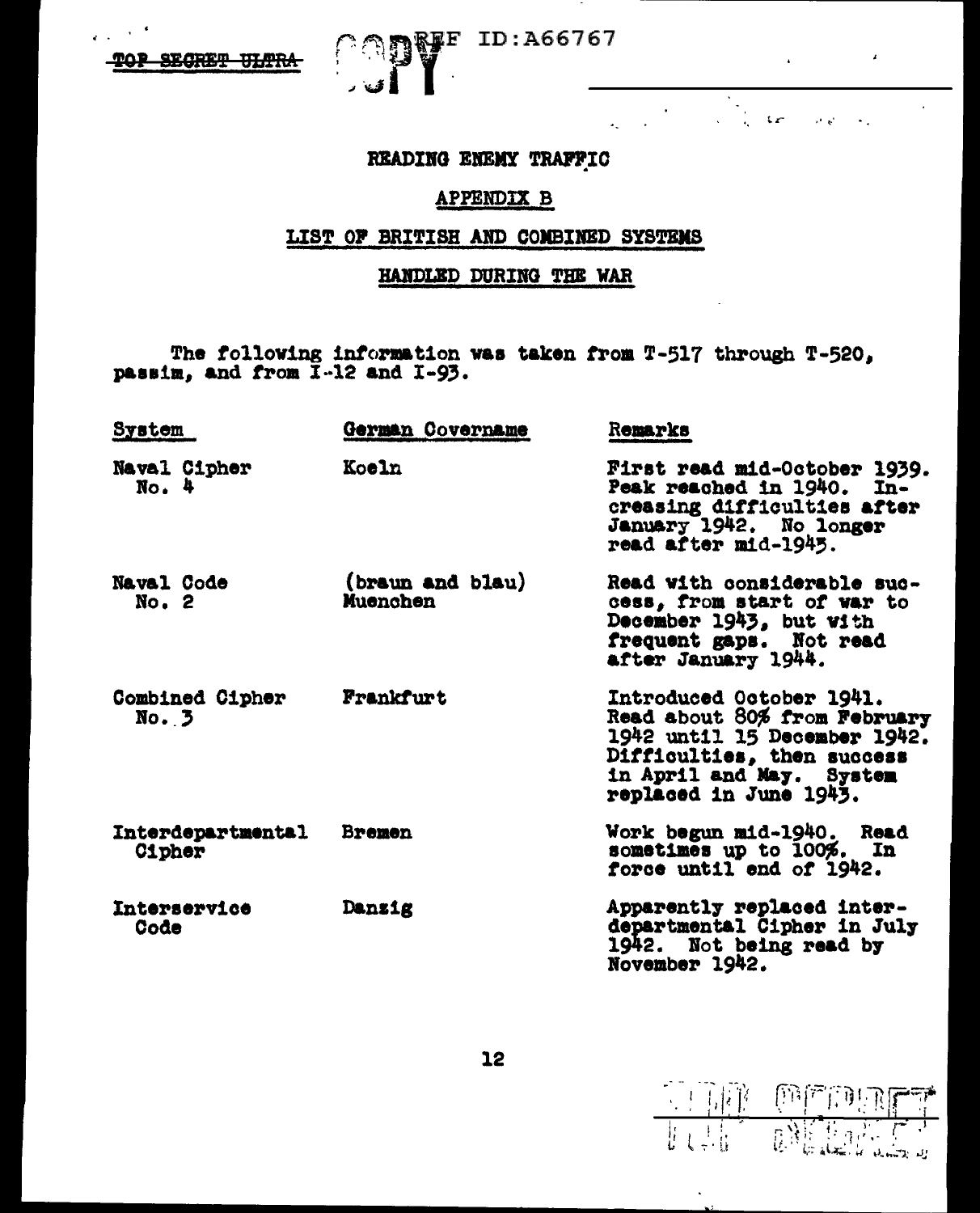$\ddot{\phantom{a}}$ TOP SECRET ULTRA

 $\sim$ 

 $\ddot{\phantom{0}}$ 

 $\overline{\phantom{a}}$ 



 $\frac{1}{2}$ 

| <b>System</b>                  | German Covername | Remarks                                                                                                                                                                                                                       |
|--------------------------------|------------------|-------------------------------------------------------------------------------------------------------------------------------------------------------------------------------------------------------------------------------|
| <b>Naval Shore</b><br>Code     | Stettin          | Worked on with little such<br>cess in 1941-1942. Volume<br>of traffic small.                                                                                                                                                  |
| Fleet Code                     | Hamburg          | Worked on throughout the war.<br>Very little traffic -- few<br>results. Attempt to read<br>North African landing traf-'<br>fic with captured code-book<br>unsuccessful, owing to ex-<br>tensive use of covernames in<br>text. |
| Mersigs                        | Gallien          | Work begun spring 1942. Read<br>currently from start of 1944<br>to end, except when one-time<br>pads vere used.                                                                                                               |
| Bentley's Phrase<br>Code       | <b>Tatra</b>     | Worked on in 1943. Work<br>stopped in May 1944, after<br>introduction of one-time pad<br>traffic.                                                                                                                             |
| Government Tele-<br>graph Code | Alpen            | Read with some success in<br>1940. Most of traffic trans-<br>ferred to Naval Shore Code<br>in 1941. Work stopped during<br>1944.                                                                                              |
| Auxiliary Code                 |                  | Worked on at start of war.<br>Pinch of code-book in October<br>1940 led to current reading.                                                                                                                                   |
| Delivery Groups                |                  | Worked on from start of war.<br>Often useful for reading<br>other systems, and for traf-<br>fic analysis. Read currently<br>at times in 1942 and 1943.<br>Not read after February 1944.                                       |



 $\ddot{\phantom{0}}$ 

ŧ.  $\ddot{\phantom{a}}$ 

 $\ddot{\phantom{a}}$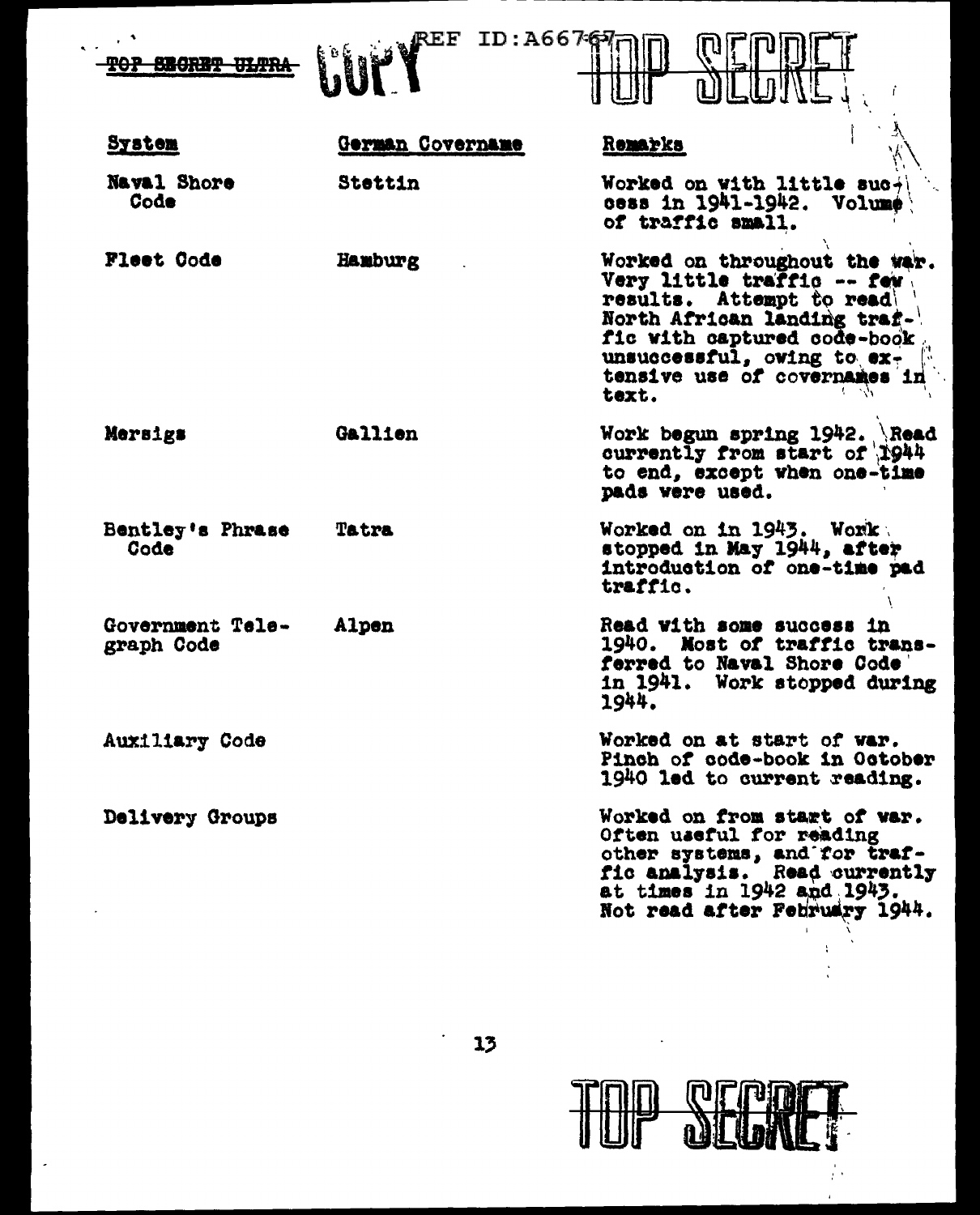| <del>oltra</del>                                                                     | ID:A66767                                                                               |                                                                                                                                                                                                               |
|--------------------------------------------------------------------------------------|-----------------------------------------------------------------------------------------|---------------------------------------------------------------------------------------------------------------------------------------------------------------------------------------------------------------|
| <b>System</b>                                                                        | German Covername                                                                        | Remarks                                                                                                                                                                                                       |
| Nyko<br>Syko                                                                         | Taunus Rhoen, also<br><b>Taunus</b>                                                     | Worked on in 1943. Volume<br>usually too small for cur-<br>rent reading. Work stopped<br>in 1944.                                                                                                             |
| (Torpedo A/C<br>Code)                                                                | Spessart                                                                                | Work stopped July 1944<br>volume too small.                                                                                                                                                                   |
| Small Ships<br><b>Basic Code</b><br>Cofox)<br>Medox)<br><b>Poxo</b><br>Loxo<br>Traxo | Hunsrueck<br><b>Eifel</b><br>(Loxo also called<br>Deister in Medit.<br>area)<br>Suentel | Most of this traffic read.<br>currently in late 1943 and<br>throughout 1944.                                                                                                                                  |
| <b>Ecco</b>                                                                          | Harz                                                                                    | Coastal convoys, chiefly in<br>Liverpool area. Out of<br>force September 1943.<br>Apparently read up to this<br>time.                                                                                         |
| Bridford Code                                                                        | Ruegen                                                                                  | Pinched from British speed-<br>boat in November 1943.<br><b>Traffic between Admiralty and</b><br>two steamers in Sweden, also<br>battleship flottila. Copies<br>sent to outstations for<br>immediate reading. |
|                                                                                      | $(\mathbf{Fq} 003)$                                                                     | Used between "Shipminder"<br>and "Shipminder London".<br>Apparently read.                                                                                                                                     |
|                                                                                      | (Pq 008)                                                                                | Intersllied. Used in landing<br>and supply operations. Dif-<br>ficult to read because of<br>many covernames and abbre-<br>viations within text.                                                               |



 $\ddot{\phantom{a}}$ 

 $\blacksquare$ 

 $\bar{\mathcal{A}}$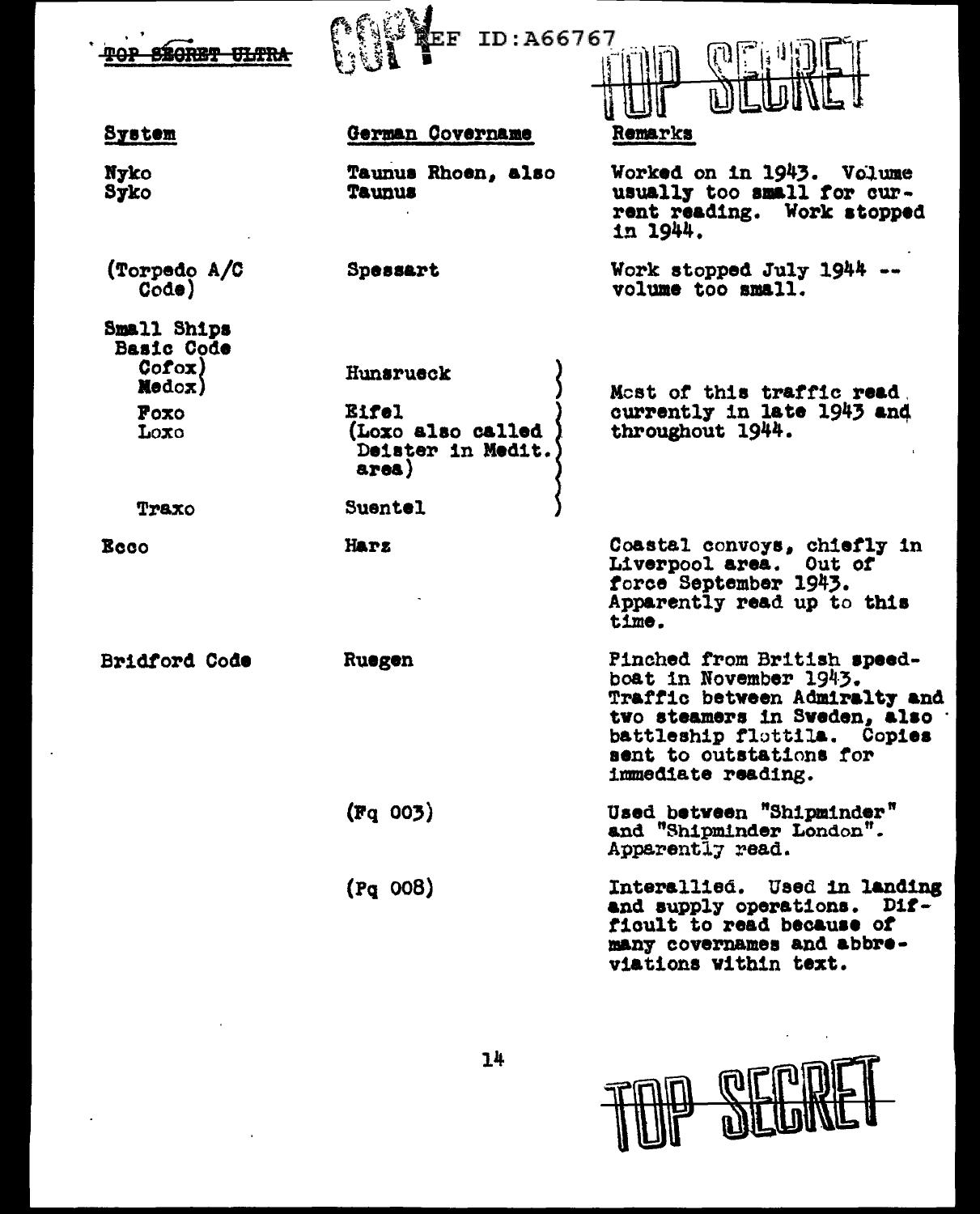| <del>SEGRET ULTR</del>           | ID:A66767<br>ا هي       |                                                                                                                                                                               |
|----------------------------------|-------------------------|-------------------------------------------------------------------------------------------------------------------------------------------------------------------------------|
| System                           | German Covername        | Remarks                                                                                                                                                                       |
| Combined Assault<br>Code         | Tauern, also Altona     | Used in North African and<br>Normandy landings.<br>Special<br>systems for Atlantic and<br>Mediterranean invasion<br>Traffic in former<br>CORSts.<br>partly read in fall 1944. |
| Combined D/F<br>Reporting system | Stralsund/Kolberg       | First appeared August 1944.<br>Reasons give: 1) lack of<br>personnel, $2)$ traffic not<br>operational.                                                                        |
| Combined Cipher<br>Machine       | $\lambda$<br><b>Ulm</b> | Worked on from May 1944 to<br>January 1945.<br>Not broken.                                                                                                                    |

l.

 $\omega_{\rm{max}}$ 

 $\mathbb{T}$ 

切に

i<br>E

**FILE**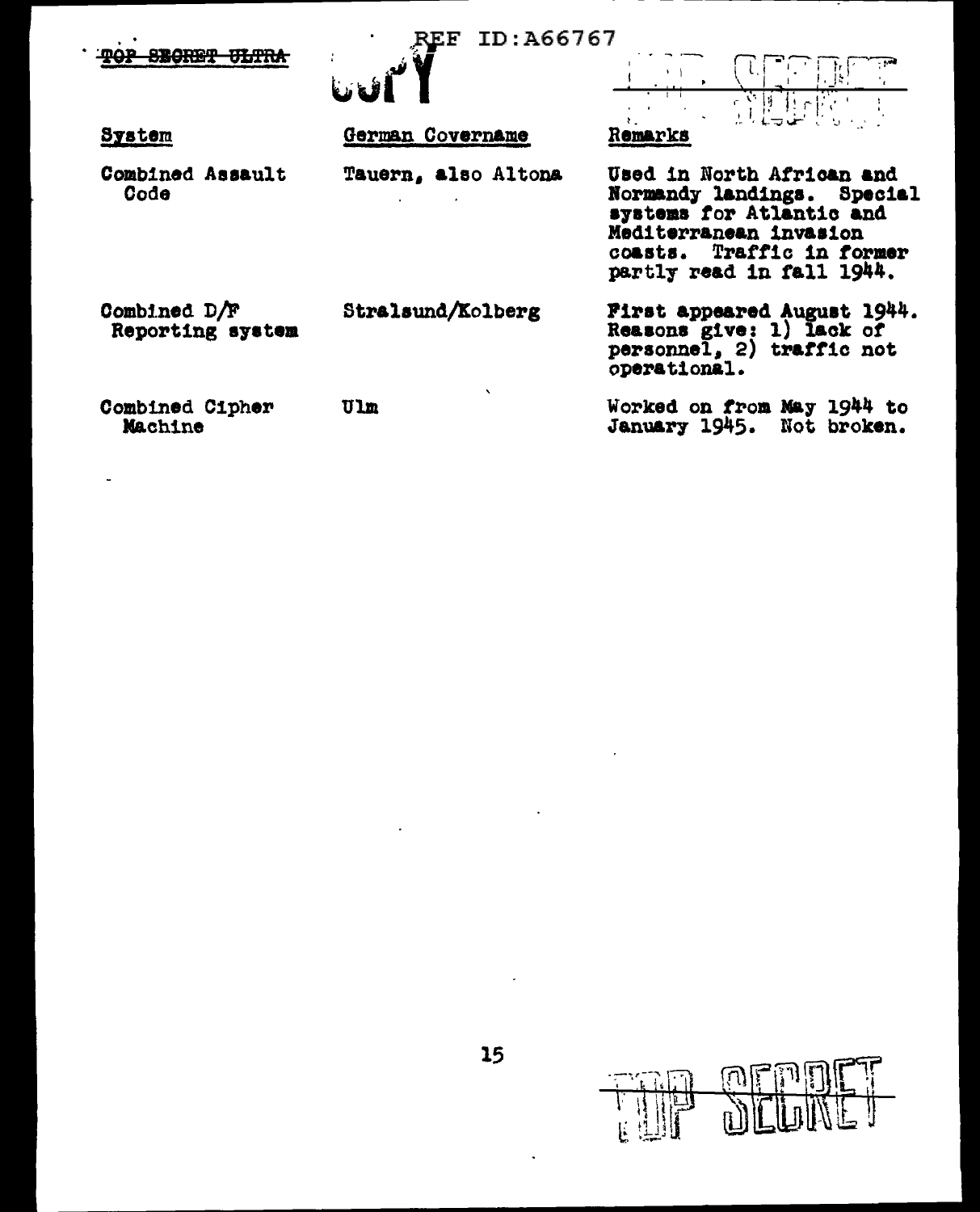

# **REF ID:A66767**

## READING ENEMY TRAFFIC

### APPENDIX C

Berlin, 20/1/1937

Part of A III b 2128/36 Top Secret

- $1)$ Toi Abvehr III f West
	- $Subject:$ British number messages

Abvehr 1579/36 Top Secret III f West of Reference:  $2/10/1936$ 

1) The British number messages which you sent could not be deciphered, since they also lacked all the characteristics essential for decryption (such as call signs, originating stations, receiving stations, time/date groups, frequency data, dates, etc.) Moreover the amount of traffic is not sufficient to permit a break by means of statistical data.

2) Again we wish to emphasize the fact that as far as Italy is concerned, the German Navy disclaims all interest in British Naval traffic owing to the suspension of intelligence activities (B-Dienst) against England. Therefore the Italians are under no circumstances to be allowed to form a different impression. For this reason it is requested that the Italians be informed that they should no longer relay any British traffic to us since it will not be deciphered here.

Besides we have no interest at this time in British traffic.

2) File under A III b Top Secret 5-1

 $(39)$ **Signature** 

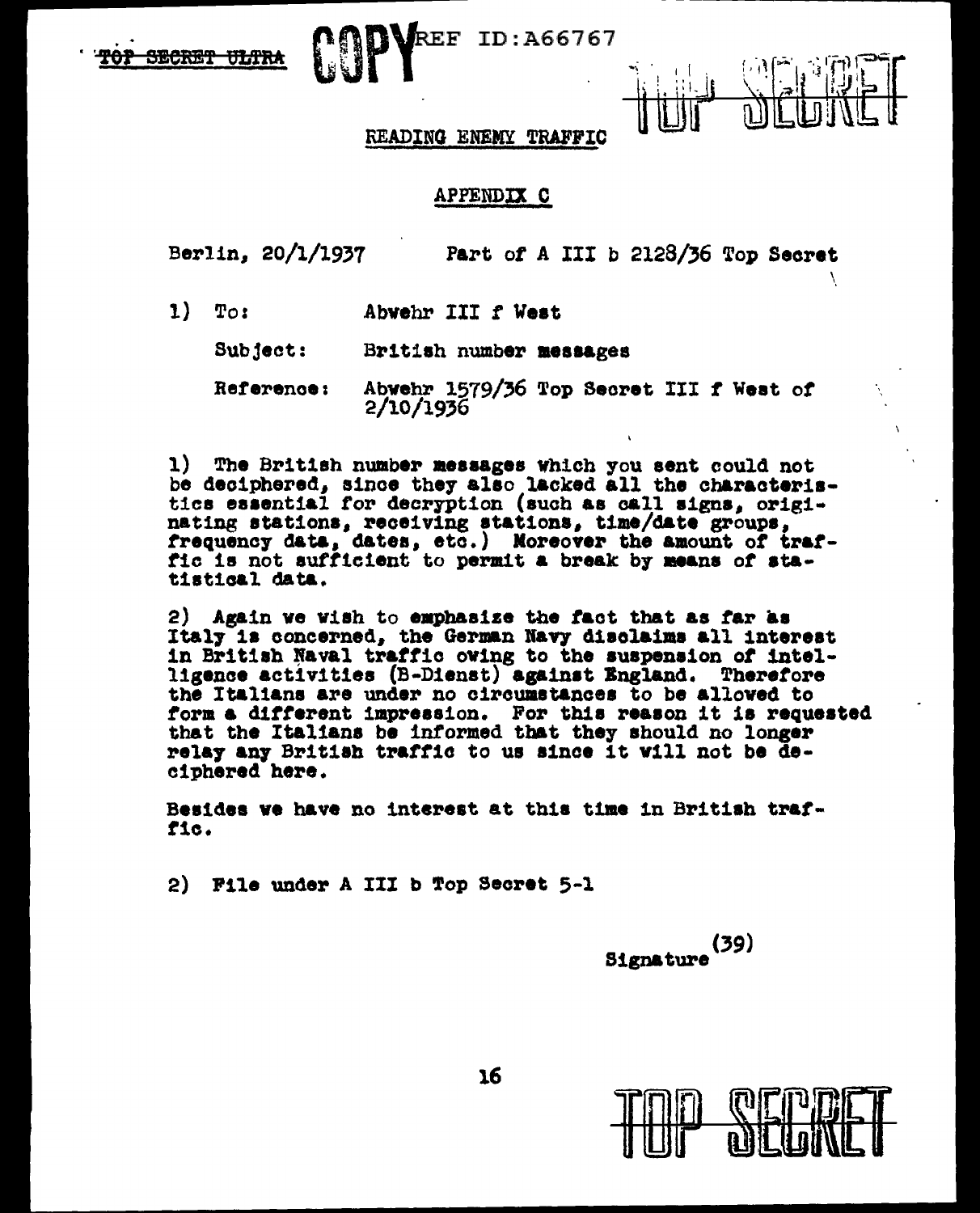**40P** <del>SECRET</del> <del>111.TR</del>

BEADING ENEMY TRAFFIC

ID:A66767

## APPENDIX D

## "OPERATION STRATFORD"

(Extract from review of work done on Br1t1ah a7atema from  $1939$  to  $1941$ , written by Tranow).

••• In m1.d·March the Anglo-Prencb assault on Norway -- known by the cover-name •Stratford' -- vaa learnt of through Koeln (Naval Cipher #4). Standing readiness 48 was ordered for the troops and 95 for the convoys...

 $\ldots$ As soon as the (German) attack on Norway began.. it vas possible to read currently of almost &11 the British...countermeasures. The proposed landing fields ... vere known. The arrival of transports at Harstad was determined exactly to the hour, and so far in advance tbat our ovn (1.e. German) torcea were able to attack them.·

The atrategy or cooperation of the French and British surface toroea and their combined action in thia campaign vere also revealed through Koeln. Even the officers in command were determined by means of this traffic. (67J

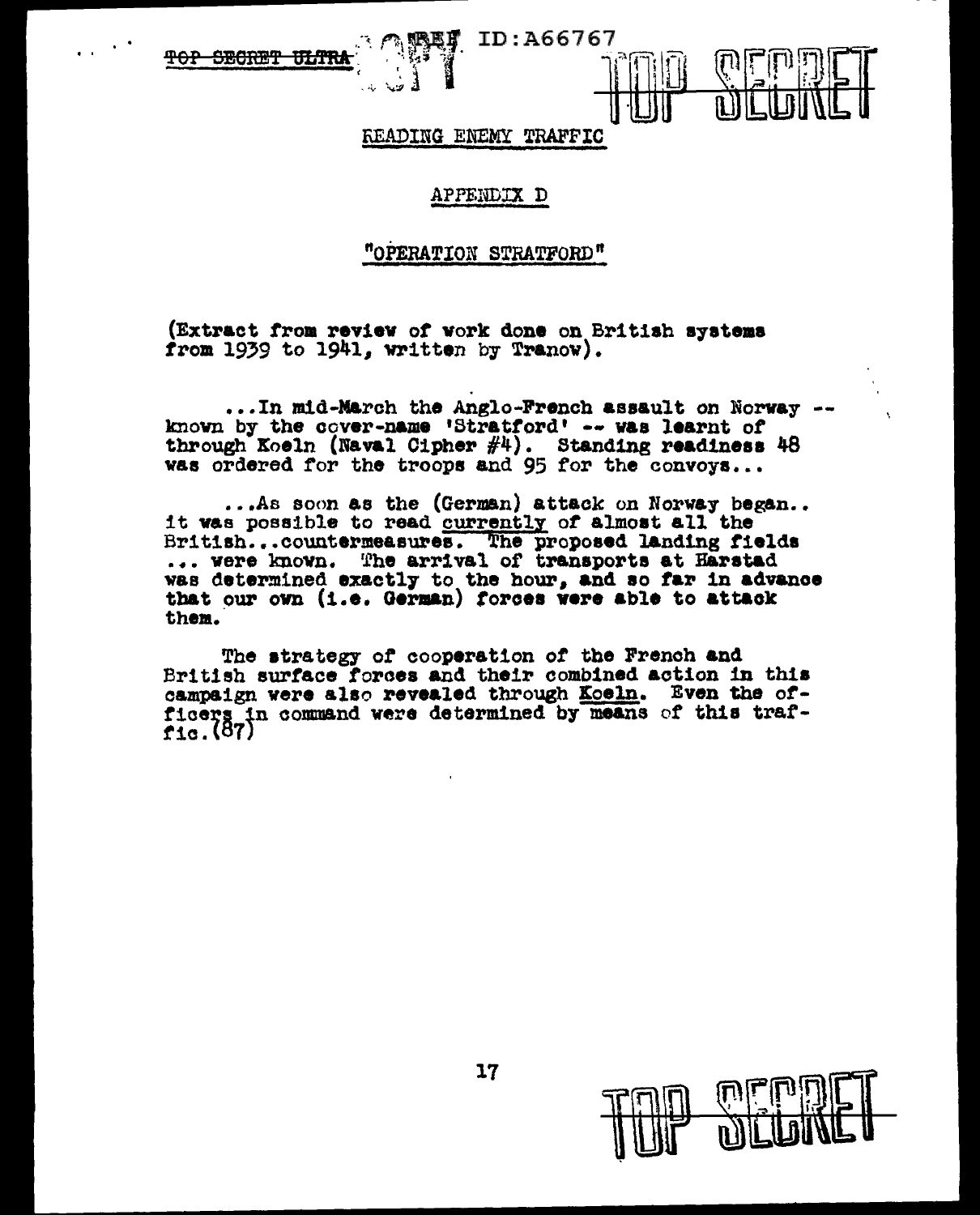$\ddot{\phantom{0}}$ 

 $\ddot{\phantom{a}}$ 



 $\ddot{\phantom{0}}$ 



# READING ENEMY TRAFFIC

# References

|                                                                                    | I-12, p. 13                                      |
|------------------------------------------------------------------------------------|--------------------------------------------------|
| $\begin{array}{c} \begin{pmatrix} 1 \\ 2 \\ 3 \\ 4 \\ 1 \end{pmatrix} \end{array}$ | T-514, 22 March 1935                             |
|                                                                                    | <b>T-514</b>                                     |
|                                                                                    | T-515, 23 March 1940                             |
| (5)                                                                                | $T - 514$ ,                                      |
|                                                                                    | T-514, 5 September 1936<br>T-516, 4 October 1941 |
| (6)                                                                                | <b>T-517, 7 August 1941</b>                      |
|                                                                                    | T-517, 22 May 1942 and 4 March 1943              |
| $\{ \vec{8} \}$                                                                    | <b>T-517, 6 March 1943</b>                       |
| (9)                                                                                | I-146                                            |
| (10)                                                                               | $I-12$ , p. 3                                    |
| (11)                                                                               | T-519, 9 December 1943 and 10 December 1943      |
|                                                                                    | $I-12$ , p. 5                                    |
| 【12】                                                                               | CSDIC/CMF/Y37                                    |
| 13)                                                                                | <b>T-519, 10 December 1943</b>                   |
| $\mathbf{14}$                                                                      | $I-143$ , p. 7                                   |
|                                                                                    | T-519, 1 August 1944                             |
| $\begin{bmatrix} 15 \\ 16 \end{bmatrix}$                                           | $T-519$ , 1 June 1944                            |
| 17                                                                                 | T-517, 2 December 1942                           |
| 18)                                                                                | $T-520$ , 8 January 1945                         |
| 19)                                                                                |                                                  |
| $20 \overline{)}$                                                                  | I-12, p. 5<br>T-517, 3 September 1942            |
| 21                                                                                 | T-519, November 1944                             |
| 22                                                                                 | T-514, 23 September 1937                         |
|                                                                                    | T-514, 6 January 1937                            |
| $\frac{23}{24}$                                                                    | I-12, pp. 13, 14, 15                             |
|                                                                                    | $I-93$ , p. 10                                   |
| $\frac{25}{26}$                                                                    | $T - 519$                                        |
|                                                                                    | $T-514$ , 6 May 1935                             |
|                                                                                    | T-515, 8 March 1940                              |
|                                                                                    | T-514, 22 March 1935                             |
|                                                                                    | T-514, 27 May 1933                               |
|                                                                                    | T-541, 25 August 1937                            |
|                                                                                    | T-514, 7 June 1937                               |
|                                                                                    | $T-514$ , $5$ June 1937                          |
| 228901223456                                                                       | T-515, 18 July 1939                              |
|                                                                                    | $T - 514$ ,<br>30 May 1935                       |
|                                                                                    | $T-514$ , 22 March, 30 May, and 12 November 1935 |
|                                                                                    |                                                  |



 $\bullet$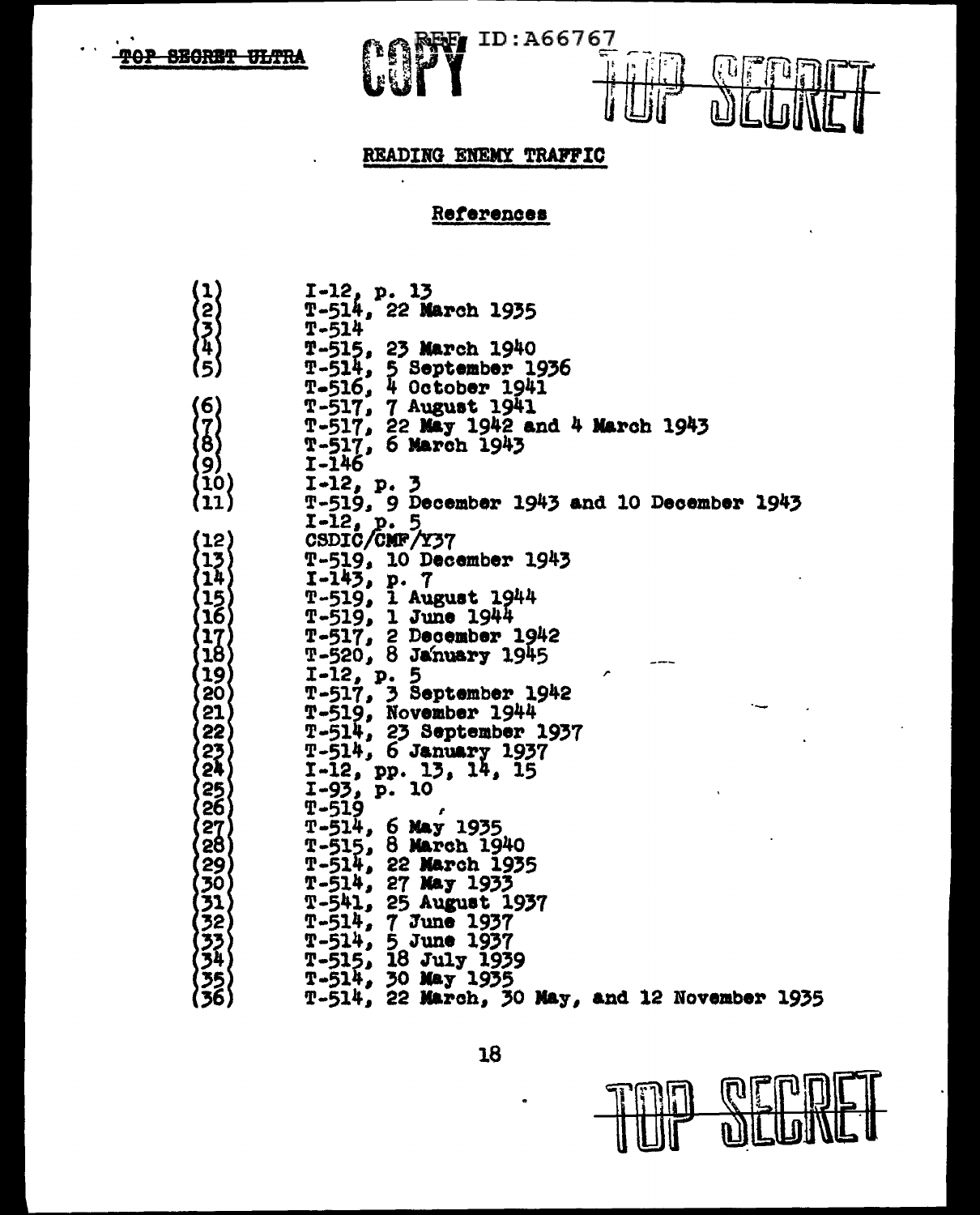REF\_ID:A66767

**TOP SECRET ULTRA** 

..



| $\left(\begin{array}{c} 37 \ 58 \end{array}\right)$<br>(39                                                                | T-514, 9 September 1935<br>T-514, 9 July 1935<br>Tranow's Report on British System with 4-place<br>recipherment, 13 April 1939.                                                                                                                                                                                                                                                                                                                                                                                                                                                                                                           |
|---------------------------------------------------------------------------------------------------------------------------|-------------------------------------------------------------------------------------------------------------------------------------------------------------------------------------------------------------------------------------------------------------------------------------------------------------------------------------------------------------------------------------------------------------------------------------------------------------------------------------------------------------------------------------------------------------------------------------------------------------------------------------------|
| 40)<br>41<br>42<br>43<br>44<br>45<br>46<br>47<br>48<br>49)<br>50<br>51<br>52534<br>55678                                  | Originally a part of T-517; filed in its<br>chronological position in T-515 by OP-20-G.<br>T-514, 2 January 1937<br>T-514, 6 January 1937<br>T-514, 23 September 1937<br>T-517, 13 October 1941, p.<br>↗<br>T-517, 13 October 1941, p.<br>1<br>T-517, 13 October 1941, p.<br>4<br>T-517, 13 October 1941, p.<br>7<br>T-517, 13 October 1941,<br>$\mathbf{p}$ .<br>T-517, 13 October 1941, p. 11<br>T-517, 13 October, 1941, p. 12<br>$T-517$ , 13 October 1941, p.<br>14<br>T-516, 23 January 1941<br>T-516, 19 September 1941<br>T-517, 11 November 1941<br>$T-517$ , 21 December 1942<br>$T-519$ , 31 May 1944<br>T-519, 2 October 1942 |
| 59)<br>60)<br>61<br>62)<br>63<br>64<br>65<br>66<br>(67<br>(68)<br>(69)<br>(70)<br>$\begin{array}{c} 71 \\ 72 \end{array}$ | $T-517$ , $3$ July 1942<br>$T-517$ , $\zeta$ September 1942<br>T-517, 8 January 1943<br>T-517, 6 February 1942<br>$I-12$<br>$T-517$ , 4 April 1942<br>T-517, 12 May and 5 June 1942<br>T-517, 20 August 1942<br>$T-517$ , 16 December 1942<br>$T-519$ , 1 June 1944<br>$T-517$ , 8 January 1943<br>$T-519$ , 1 June 1944<br>$T-517$ , 19 March 1943<br>T-517, 19 March and 2 April 1943<br>$T-519$ , 1 June 1944<br>$T-519$ , (date uncertain, late 1943 or early 1944)                                                                                                                                                                   |
| 78<br>$\binom{81}{82}$                                                                                                    | T-520, March 1945<br>T-519, 18 May 1944<br>T-519, 16 June 1944<br>T-519, 5 October 1944<br>T-520, 9 January 1945<br>T-520, 70 March 1045<br>T-520, 10 March 1945<br>I-141, p. 2<br>$I-6$ , $I-144$<br>-93, pp. 8, 91<br>$1-6$ , pp. 15, 16<br>$1-147$ , p. 25<br>I-165<br>19                                                                                                                                                                                                                                                                                                                                                              |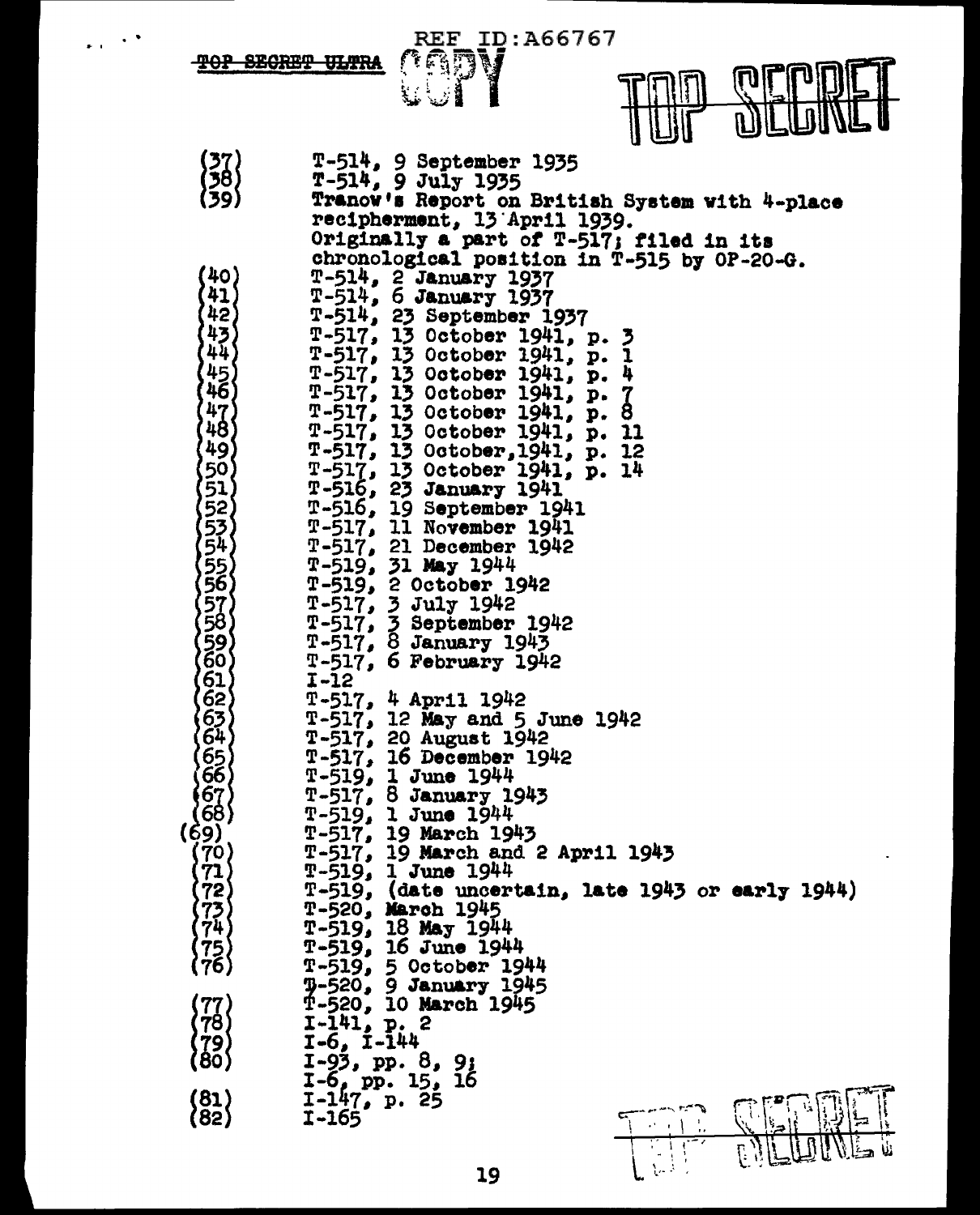

 $\sim$   $^{\circ}$ 

(87)

 $\bullet$   $\bullet$